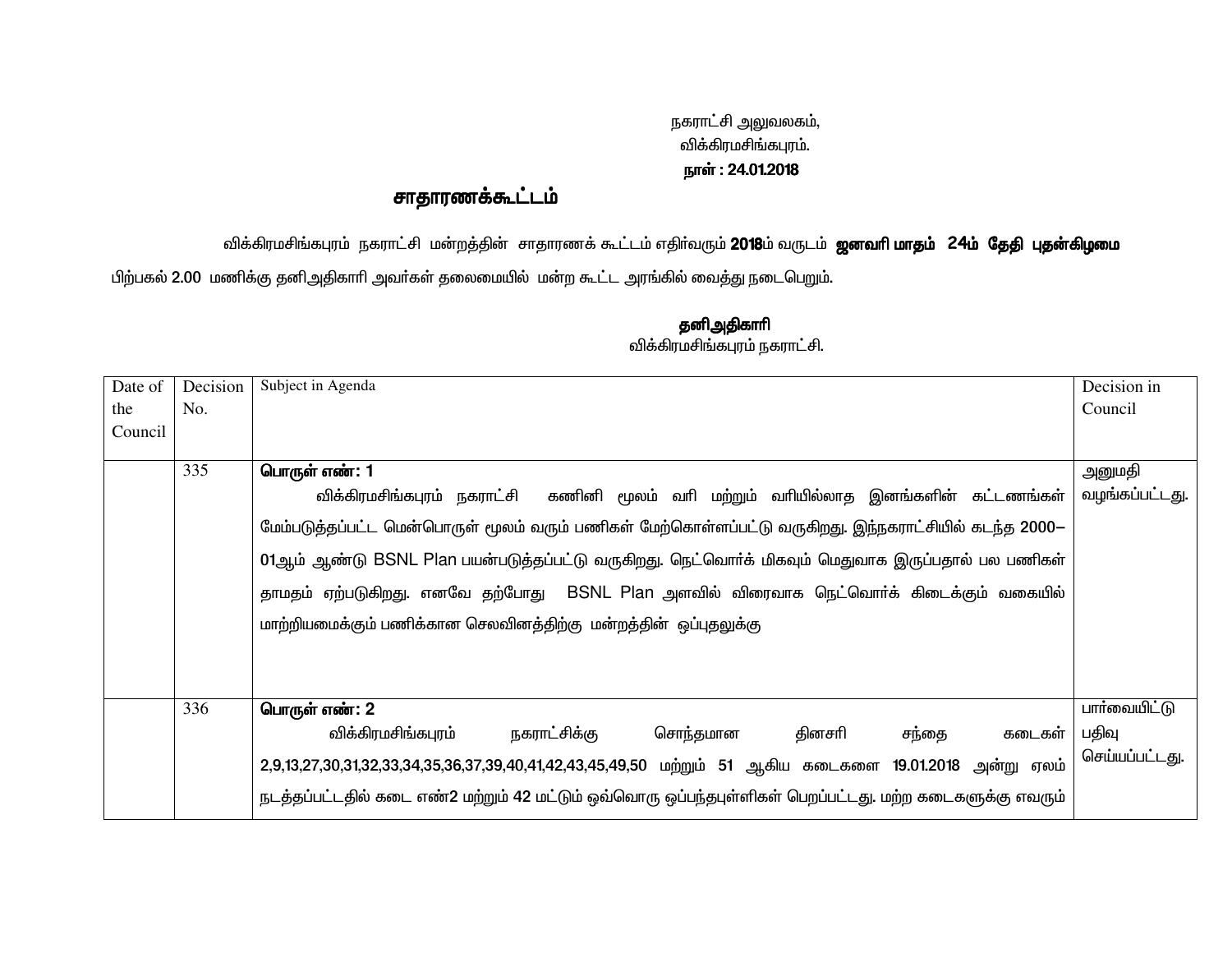|     | ஏலப்பொறுப்பு தொகை செலுத்தவில்லை மேற்கண்ட கடைகளை 2012 முதல் தற்போது வரை சுமார் 70 முறைக்கு மேல்           |                                                                                      |                          |                      |  |                         |  |  |
|-----|----------------------------------------------------------------------------------------------------------|--------------------------------------------------------------------------------------|--------------------------|----------------------|--|-------------------------|--|--|
|     | ஏலம் விடப்பட்டது . எவரும் ஏலத்தில் கலந்து கொள்ளவில்லை எனவே இந்நகராட்சிக்கு நிதியிழப்பு ஏற்படாத வண்ணம்    |                                                                                      |                          |                      |  |                         |  |  |
|     | கடை எண் 2 மற்றும் 42 கடைகளுக்கு கீழ்கண்டவாறு ஒப்பந்தபுள்ளியினை மன்றத்தின் பார்வைக்கு.                    |                                                                                      |                          |                      |  |                         |  |  |
|     |                                                                                                          |                                                                                      |                          |                      |  |                         |  |  |
|     | கடை எண்                                                                                                  | ஏலத்தாரா் பெயா் மற்றும் முகவாி                                                       |                          | மாத வாடகை            |  |                         |  |  |
|     |                                                                                                          |                                                                                      | ஏலக்கேள்வி               | ஒப்பந்தபுள்ளி கேள்வி |  |                         |  |  |
|     | $2^{\circ}$                                                                                              | திரு.ந.சுப்புரா <u>ஜ்</u>                                                            | $\overline{\phantom{m}}$ | еҧ1550/-             |  |                         |  |  |
|     |                                                                                                          | த/பெ.எம்.நமசிவாயம்,                                                                  |                          |                      |  |                         |  |  |
|     |                                                                                                          | பூந்தோட்டம் கீழ தெரு,                                                                |                          |                      |  |                         |  |  |
|     |                                                                                                          | விக்கிரமசிங்கபுரம்                                                                   |                          |                      |  |                         |  |  |
|     | 42                                                                                                       | திரு.சு.அன்பரசு,                                                                     |                          | еҧ1560/-             |  |                         |  |  |
|     |                                                                                                          | த/பெ.எஸ்.சுப்பிரமணியன்,                                                              |                          |                      |  |                         |  |  |
|     |                                                                                                          | 42/11 இராமலிங்கபுரம் கீழ தெரு                                                        |                          |                      |  |                         |  |  |
|     |                                                                                                          | மேற்கண்ட கடைகளின் ஒப்பந்தபுள்ளித்தொகை அரசு மதிப்பினை விட கூடுதலாக உள்ளது. எனவே       |                          |                      |  |                         |  |  |
|     |                                                                                                          |                                                                                      |                          |                      |  |                         |  |  |
|     |                                                                                                          | மேற்கண்டவாறு கடைகளை மூன்றாண்டு அனுபவ உரிமத்திற்கு ஒப்படைக்க மன்றத்தின் ஒப்புதலுக்கு. |                          |                      |  |                         |  |  |
|     | (ந.க.எண்.832/2012/அ2)                                                                                    |                                                                                      |                          |                      |  |                         |  |  |
|     |                                                                                                          |                                                                                      |                          |                      |  |                         |  |  |
| 337 | பொருள் எண்: 3                                                                                            |                                                                                      |                          |                      |  | அனுமதி<br>வழங்கப்பட்டது |  |  |
|     | விக்கிரமசிங்கபுரம் நகராட்சி 5வது வாா்டு மூன்று லாம்ப் முருகன்கோவில் அருகில் ஆழ்குழாய் அடிபம்பு           |                                                                                      |                          |                      |  |                         |  |  |
|     | பழுதுபாா்க்கும் பணி மேற்கொள்ள 02.01.2018ம் தேதி ஒப்பந்தபுள்ளி கோரப்பட்டதில் வரப்பெற்ற ஒப்பந்தபுள்ளிகளில் |                                                                                      |                          |                      |  |                         |  |  |
|     | குறைவான ஒப்பந்தபுள்ளி கொடுத்துள்ள ஒப்பந்தபுள்ளிதாரருக்கு வேலை உத்திரவு வழங்க மன்றத்தின்  அனுமதிக்கு.     |                                                                                      |                          |                      |  |                         |  |  |
|     |                                                                                                          |                                                                                      |                          |                      |  |                         |  |  |
|     |                                                                                                          |                                                                                      |                          |                      |  |                         |  |  |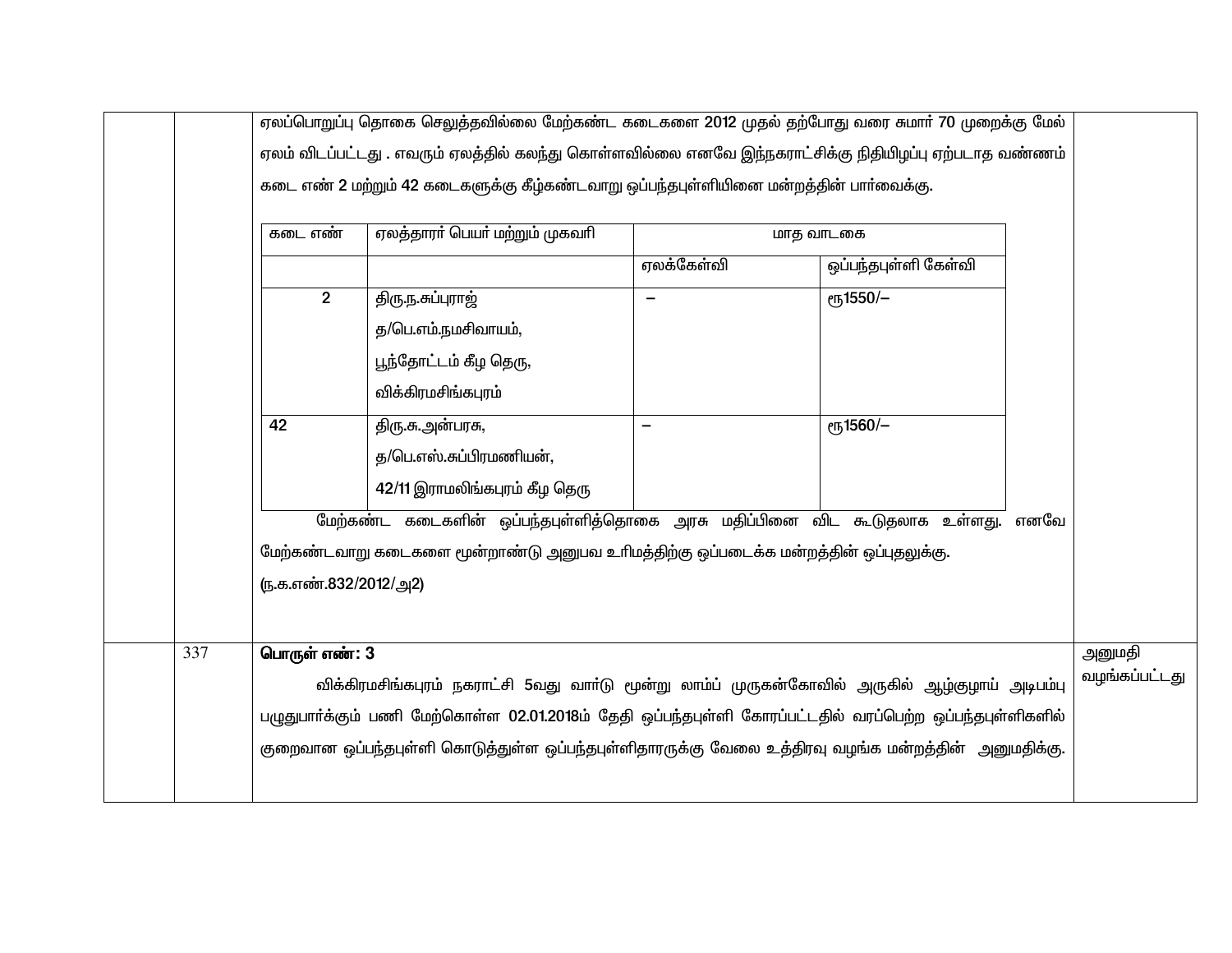|     | வ.<br>எண் | வேலை விபரம்<br>விக்கிரமசிங்கபுரம்<br>நகராட்சி 5வது<br>வார்டு                                                                                                                                                                                                                                                                                                                    | M. பரமசிவம்<br>பிளம்பர்<br>வல்லம் | P. இசக்கி<br>பிளம்பர்<br>வல்லம் | <b>P.பலவேசம்</b><br>பிளம்பர்<br>வல்லம் |  |                         |  |
|-----|-----------|---------------------------------------------------------------------------------------------------------------------------------------------------------------------------------------------------------------------------------------------------------------------------------------------------------------------------------------------------------------------------------|-----------------------------------|---------------------------------|----------------------------------------|--|-------------------------|--|
|     | 1         | முருகன்கோவில்<br>மூன்று லாம்ப்<br>அருகில்<br>ஆழ்குழாய் அடிபம்பு பழுதுபாா்க்கும் பணி<br>மேற்கொள்ள                                                                                                                                                                                                                                                                                | $e$ гђ 3,150/-                    | <sub>е</sub> 3,300/-            | $e$ гђ 3,500/-                         |  |                         |  |
| 338 |           | பொருள் எண்: 4<br>அனுமதி<br>வழங்கப்பட்டது<br>விக்கிரமசிங்கபுரம் நகராட்சி 3வது வார்டு பூந்தோட்டம் தெரு நிர்மல் பேஷன் இன்ஸ்டியூட் அருகில் ஆழ்குழாய்<br>அடிபம்பு பழுதுபாா்க்கும் பணி மேற்கொள்ள 02.01.2018ம் தேதி ஒப்பந்தபுள்ளி கோரப்பட்டதில் வரப்பெற்ற<br>ஒப்பந்தபுள்ளிகளில் குறைவான ஒப்பந்தபுள்ளி கொடுத்துள்ள ஒப்பந்தபுள்ளிதாரருக்கு வேலை உத்திரவு வழங்க<br>மன்றத்தின் அனுமதிக்கு. |                                   |                                 |                                        |  |                         |  |
|     | ഖ.<br>எண் | வேலை விபரம்                                                                                                                                                                                                                                                                                                                                                                     | M. பரமசிவம்<br>பிளம்பா்<br>வல்லம் | P. இசக்கி<br>பிளம்பர்<br>வல்லம் | <b>P.பலவேசம்</b><br>பிளம்பர்<br>வல்லம் |  |                         |  |
|     | 1         | விக்கிரமசிங்கபுரம் நகராட்சி 3வது வார்டு பூந்தோட்டம்<br>தெரு நிா்மல் பேஷன் இன்ஸ்டியூட் அருகில் ஆழ்குழாய்<br>அடிபம்பு பழுதுபாா்க்கும் பணி மேற்கொள்ள                                                                                                                                                                                                                               | $e$ гђ 3,150/-                    | $e$ гђ 3,300/-                  | $e$ гђ 3,500/-                         |  |                         |  |
| 339 |           | பொருள் எண்: 5<br>விக்கிரமசிங்கபுரம் நகராட்சி 20வது வார்டு மெயின்ரோடு காமராஜர் நகர் தெருவில் உள்ள ஆழ்குழாய் அடிபம்பு<br>பழுதுபாா்க்கும் பணி மேற்கொள்ள 02.01.2018ம் தேதி ஒப்பந்தபுள்ளி கோரப்பட்டதில் வரப்பெற்ற ஒப்பந்தபுள்ளிகளில்                                                                                                                                                 |                                   |                                 |                                        |  | அனுமதி<br>வழங்கப்பட்டது |  |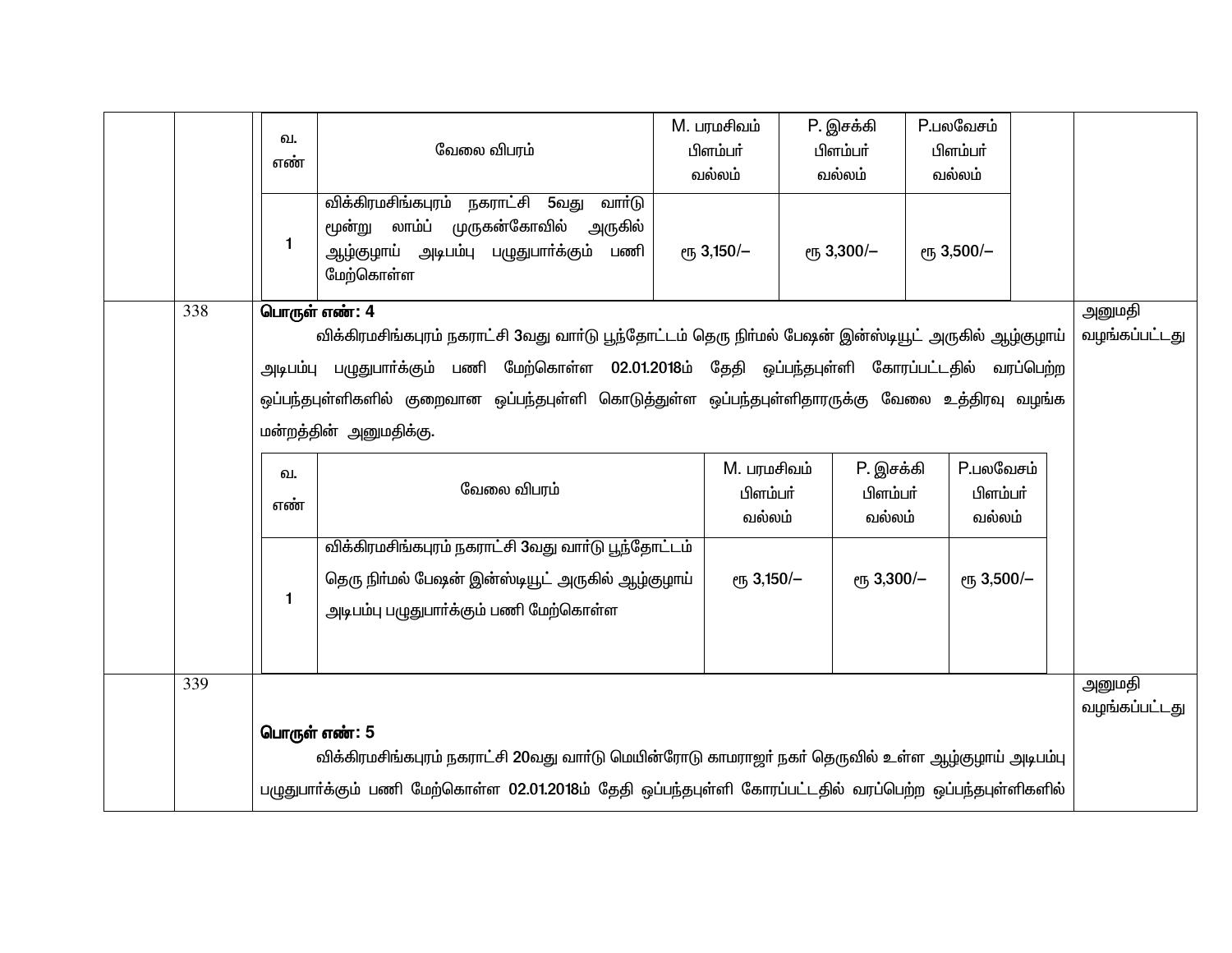|                                                                                                                                                                                                                                                                                                                                         | குறைவான ஒப்பந்தபுள்ளி கொடுத்துள்ள ஒப்பந்தபுள்ளிதாரருக்கு வேலை உத்திரவு வழங்க மன்றத்தின் அனுமதிக்கு.                                                                                                                  |                                                                                                                                           |                                   |                                 |                                        |  |  |
|-----------------------------------------------------------------------------------------------------------------------------------------------------------------------------------------------------------------------------------------------------------------------------------------------------------------------------------------|----------------------------------------------------------------------------------------------------------------------------------------------------------------------------------------------------------------------|-------------------------------------------------------------------------------------------------------------------------------------------|-----------------------------------|---------------------------------|----------------------------------------|--|--|
|                                                                                                                                                                                                                                                                                                                                         | வ.<br>எண்                                                                                                                                                                                                            | வேலை விபரம்                                                                                                                               | M. பரமசிவம்<br>பிளம்பர்<br>வல்லம் | P. இசக்கி<br>பிளம்பர்<br>வல்லம் | <b>P.பலவேசம்</b><br>பிளம்பர்<br>வல்லம் |  |  |
|                                                                                                                                                                                                                                                                                                                                         | $\mathbf{1}$                                                                                                                                                                                                         | விக்கிரமசிங்கபுரம் நகராட்சி 20வது வார்டு<br>மெயின்ரோடு காமராஜா் நகா் தெருவில் உள்ள<br>ஆழ்குழாய் அடிபம்பு பழுதுபார்க்கும் பணி<br>மேற்கொள்ள | <sub>е</sub> 4,375/-              | ет <sub>5</sub> 4,500/-         | ет, 4,750/-                            |  |  |
| 340<br>பொருள் எண்: 6<br>விக்கிரமசிங்கபுரம் நகராட்சி 11வது வாா்டு அனவன்குடியிருப்பு தெருவில் உள்ள ஆழ்குழாய் அடிபம்பு<br>பழுதுபாா்க்கும் பணி மேற்கொள்ள 02.01.2018ம் தேதி ஒப்பந்தபுள்ளி கோரப்பட்டதில் வரப்பெற்ற ஒப்பந்தபுள்ளிகளில்<br>குறைவான ஒப்பந்தபுள்ளி கொடுத்துள்ள ஒப்பந்தபுள்ளிதாரருக்கு வேலை உத்திரவு வழங்க மன்றத்தின்  அனுமதிக்கு. |                                                                                                                                                                                                                      |                                                                                                                                           |                                   |                                 |                                        |  |  |
|                                                                                                                                                                                                                                                                                                                                         | வ.<br>எண்                                                                                                                                                                                                            | வேலை விபரம்                                                                                                                               | M. பரமசிவம்<br>பிளம்பர்<br>வல்லம் | P. இசக்கி<br>பிளம்பர்<br>வல்லம் | P.பலவேசம்<br>பிளம்பர்<br>வல்லம்        |  |  |
|                                                                                                                                                                                                                                                                                                                                         | 1                                                                                                                                                                                                                    | விக்கிரமசிங்கபுரம் நகராட்சி 11வது வார்டு<br>அனவன்குடியிருப்பு தெருவில் உள்ள ஆழ்குழாய்<br>அடிபம்பு பழுதுபாா்க்கும் பணி மேற்கொள்ள           | $e$ гђ 6,230/-                    | ет <sub>5</sub> 6,400/-         | ет <sub>5</sub> 6,500/-                |  |  |
| 341                                                                                                                                                                                                                                                                                                                                     | பொருள் எண்:7<br>விக்கிரமசிங்கபுரம் நகராட்சி 13வது வாா்டு முதலியாா்பட்டி தெருவில் உள்ள ஆழ்குழாய் அடிபம்பு<br>பழுதுபார்க்கும் பணி மேற்கொள்ள 02.01.2018ம் தேதி ஒப்பந்தபுள்ளி கோரப்பட்டதில் வரப்பெற்ற ஒப்பந்தபுள்ளிகளில் |                                                                                                                                           |                                   |                                 |                                        |  |  |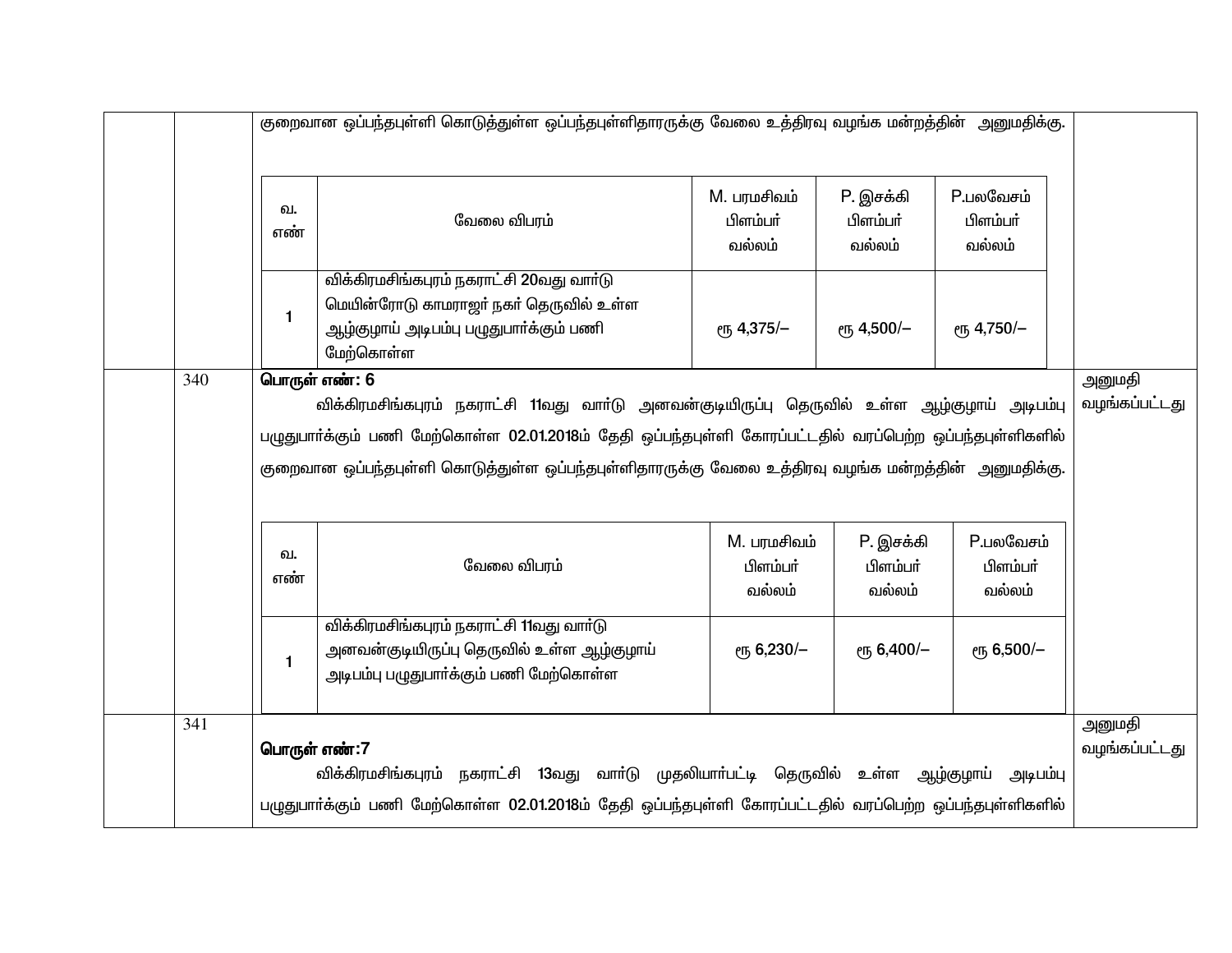|                                                                                                                                                                                                                                                                                            | குறைவான ஒப்பந்தபுள்ளி கொடுத்துள்ள ஒப்பந்தபுள்ளிதாரருக்கு வேலை உத்திரவு வழங்க மன்றத்தின் அனுமதிக்கு.                                                                                                                         |                                                                                                                                                              |                                   |                                 |                                        |  |  |  |
|--------------------------------------------------------------------------------------------------------------------------------------------------------------------------------------------------------------------------------------------------------------------------------------------|-----------------------------------------------------------------------------------------------------------------------------------------------------------------------------------------------------------------------------|--------------------------------------------------------------------------------------------------------------------------------------------------------------|-----------------------------------|---------------------------------|----------------------------------------|--|--|--|
|                                                                                                                                                                                                                                                                                            | ഖ.<br>எண்                                                                                                                                                                                                                   | வேலை விபரம்                                                                                                                                                  | M. பரமசிவம்<br>பிளம்பர்<br>வல்லம் | P. இசக்கி<br>பிளம்பர்<br>வல்லம் | <b>P.பலவேசம்</b><br>பிளம்பர்<br>வல்லம் |  |  |  |
|                                                                                                                                                                                                                                                                                            | $\mathbf{1}$                                                                                                                                                                                                                | விக்கிரமசிங்கபுரம் நகராட்சி 13வது வார்டு<br>முதலியாா்பட்டி தெருவில் உள்ள ஆழ்குழாய் அடிபம்பு<br>பழுதுபாா்க்கும் பணி மேற்கொள்ள                                 | ет, 5,070/-                       | ет, 5,200/-                     | ет, 5,500/-                            |  |  |  |
| 342<br>பொருள் எண்: 8<br>இந் நகராட்சியில் கீழ் கீழ்கண்ட சில்லறை செலவினம் செய்தமைக்கு மன்றத்தின் ஒப்புதலுக்கு.<br>விக்கிரமசிங்கபுரம் நகராட்சி பொதுசுகாதார பிரிவு மினிலாரி TN76T5616க்கு<br>$\sqrt{10}$ . 6625/-<br>பெர்மிட் மற்றும் தகுதிசான்றிதழ் வாங்குவதற்கு வட்டார போக்குவரத்து துறைக்கு |                                                                                                                                                                                                                             |                                                                                                                                                              |                                   |                                 |                                        |  |  |  |
|                                                                                                                                                                                                                                                                                            | செலுத்தியது.<br>ет, 11600/-<br>விக்கிரமசிங்கபுரம் நகராட்சி அலுவலக ஈப்பு வாகனம் TN76T9612க்கு ஹாரன்<br>$\mathbf{2}$<br>பாய்ண்ட் செட், கன்டன்சா் புதியது மாற்றிய வகைக்கு கிங்ஸ் ஆட்டோ ஸ்டோா்ஸ்<br>நிறுவனத்திற்கு செலுத்தியது. |                                                                                                                                                              |                                   |                                 |                                        |  |  |  |
|                                                                                                                                                                                                                                                                                            | 3                                                                                                                                                                                                                           | விக்கிரமசிங்கபுரம் நகராட்சி பொதுசுகாதார பிரிவு வாகனம் TN76B7879க்கு<br>ஹாரன் ஓவராயிலிங் பார்த்த வகைக்கு கிங்ஸ் ஆட்டோ ஸ்டோர்ஸ் நிறுவனத்திற்கு<br>செலுத்தியது. |                                   | ет <sub>5</sub> 450/-           |                                        |  |  |  |
|                                                                                                                                                                                                                                                                                            | 4                                                                                                                                                                                                                           | விக்கிரமசிங்கபுரம் நகராட்சி அருவருக்கதக்க படிவம் 300 எண்ண்ம் ஜெராக்ஸ்<br>எடுத்த வகைக்கு ஸ்ரீஅழகு பாா்வதி ஆப்செட்டிற்கு பொது நிதியில் இருந்து                 |                                   | $e$ гђ300/-                     |                                        |  |  |  |